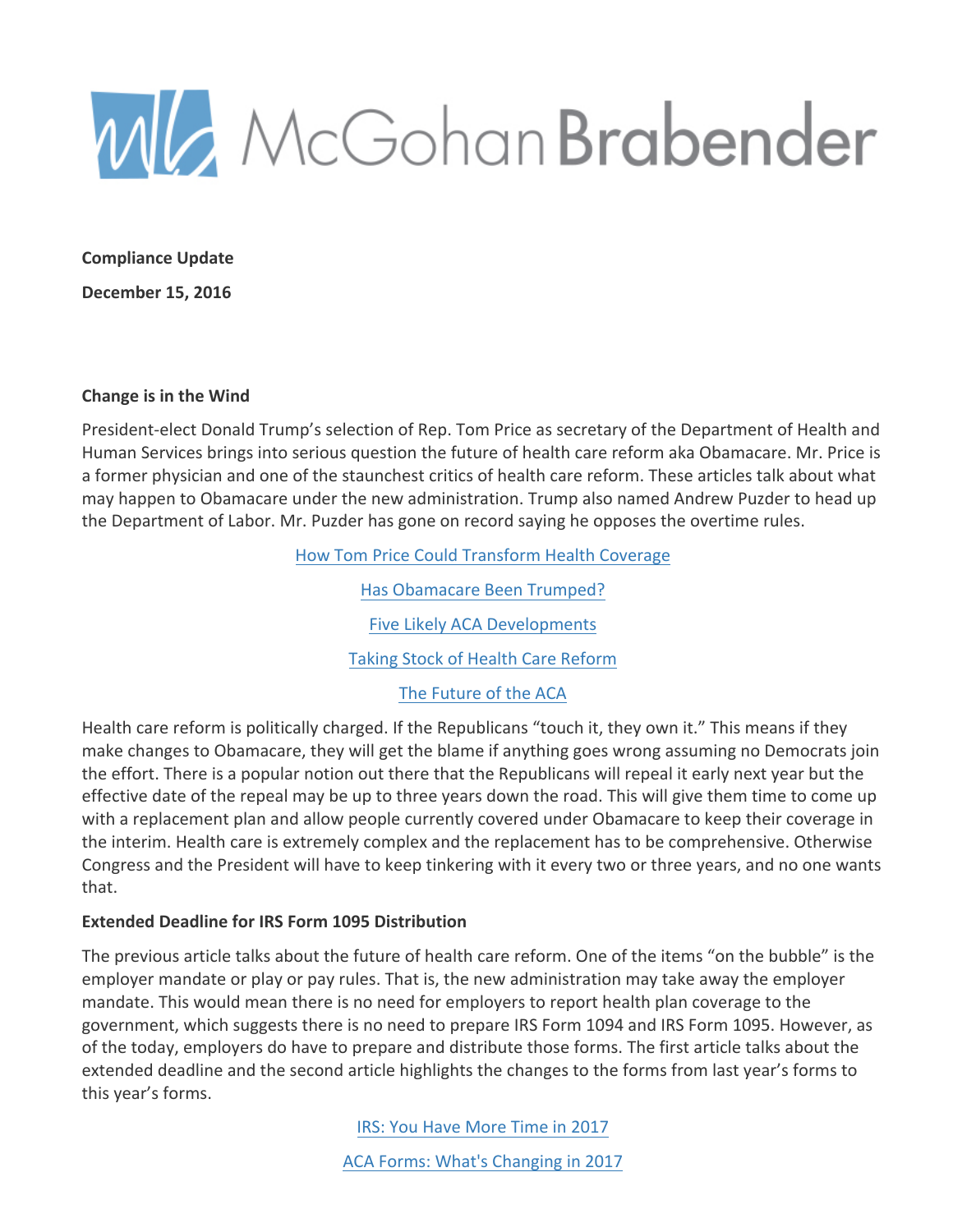The IRS has extended the time employers have to distribute IRS Form 1095 to employees for this year. The original due date was January 31, 2017, but the new deadline is now March 2, 2017. Note that the deadline for submitting the forms to the government **HAS NOT** been extended. Those deadlines are February 28, 2017 if the employer is submitting the forms in paper format to the IRS and March 31, 2017 if the employer is filing the forms in electronic format.

## **Sex Discrimination Rules Kick in January 1, 2017**

Health care reform prohibits certain health plans from discrimination on the basis of race, sex, color, national origin, age, or disability. We have talked about the rules in previous newsletters but we wanted to mention the rules again because they become effective January 1, 2017.

# **Employer Obligations Under Section 1557**

The rules apply to most fully insured health plans because the most insurance companies have to comply with the rules. In other words, if the insurance company is subject to the rules, that insurance company can only offer insured products (i.e. fully insured group health plans) that comply with the rules. If you sponsor a self-funded health plan and do not receive federal funds, then you are not required to comply with the rules. However, many third party administrators are requiring their clients to sign a hold harmless agreement if the employer sponsoring a self-funded health plan does not want its self-funded group health plan to comply with the rules.

## **Wellness Programs Update**

Most people think the most productive way to reduce health care costs is to address the core issue  $$ people's health status. That is, the main way for the employer to reduce health costs is to have healthier employees and family members. One of the best ways to accomplish that goal is through wellness programs. However, the government has issued a number of rules governing wellness programs.

# Wellness Programs: Regulatory and Litigation Update

Unfortunately the rules are complicated and often contradict each other. On top of that different government agencies (e.g. the Department of Labor and Equal Employment Opportunity Commissions) and even the Courts have taken different positions of the topic. This article provides an update on where we stand with wellness programs.

## **ERISA Protection Rights**

ERISA was signed by President Ford in 1974 and governs both retirement and welfare benefit plans. There is a section of ERISA that precludes employers from taking adverse employment actions against employees based on the employee's right to benefits. This article does a nice job explaining those rules.

## **ERISA Retaliation**

Under health care reform the employer mandate states large employers must offer quality/affordable health care to full-time employees. An employer that reduces an employee's hours to avoid the employer mandate can be accused of violating those ERISA rules.

# **2017 HSA and Health FSA Limits Released**

Several provisions in the Internal Revenue Code are indexed for inflation. That is, the government has the ability to change the numbers due to inflation.

HSA, FSA 2017 Contribution Limits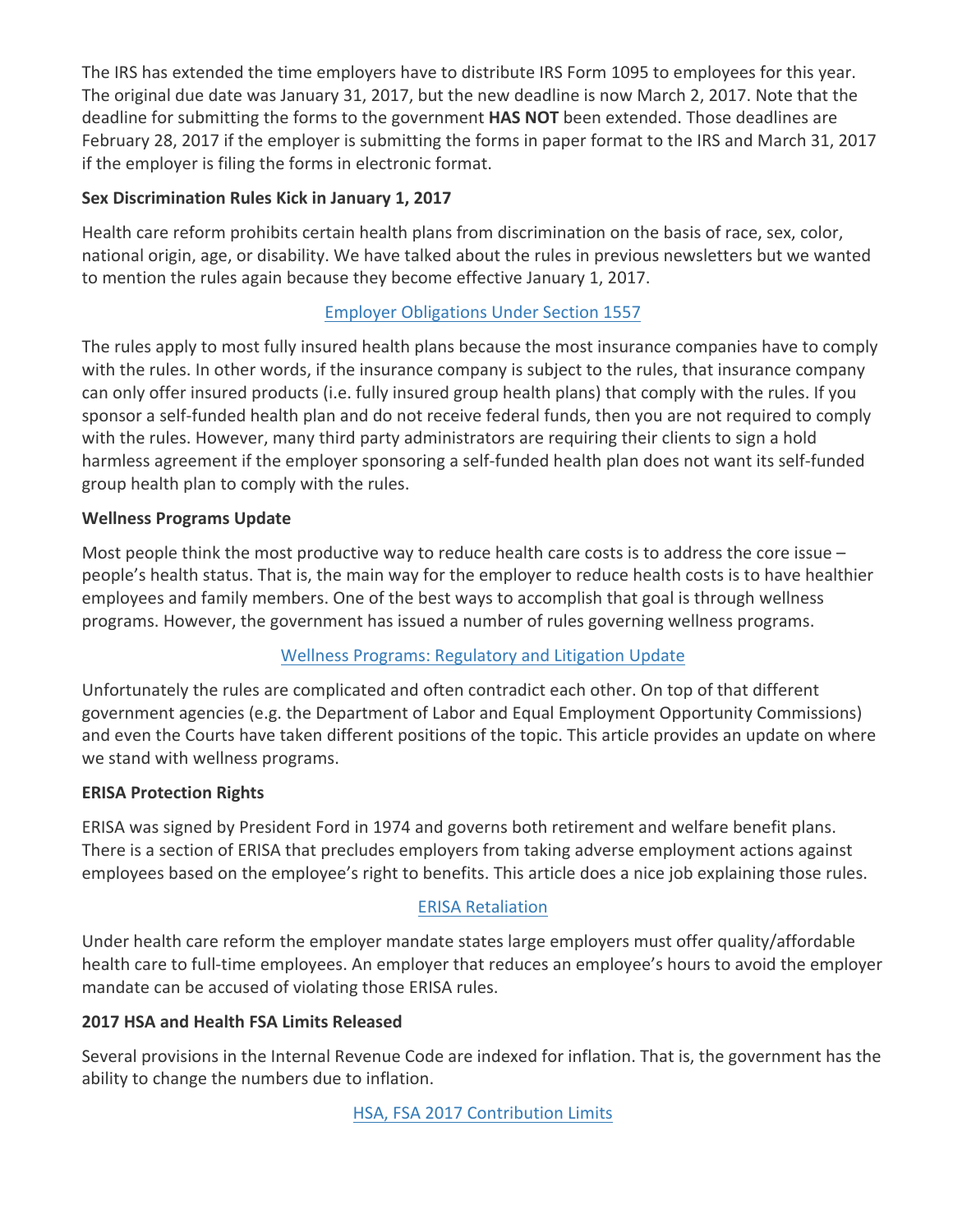This article lists the maximum annual amount people can contribute to an HSA and the maximum annual amount that can be contributed to a Health FSA for 2017. These numbers were released earlier this year but I wanted to list them again in the final newsletter for this year.

## **Relief for Small Employers**

The IRS has issued several rules clearly stating employers cannot pay for individual health policies on either a pre-tax or post-tax basis. Employers that do that are subject to a \$100 per day per employee penalty. Congress recently passed legislation that would allow small employers (i.e. those with 50 or fewer full-time and full-time equivalent employees) to pay for individual health policies. Note that President Obama has to sign it before it becomes law.

# Small Employers Getting Some Relief

# Cures Act and HRAs for Small Employers

Many small employers do not offer a group health plan but want to help employees get health coverage. So this change will be a positive for a lot of employers and their employees. However, it is frustrating when the government issues rules and then retroactively repeals them.

## **Comments on Proposed Form 5500 Filing Rules**

The government issued proposed rules changing the reporting requirements on Form 5500 and, most importantly, took away the exemption for small fully insured group health plans. The government asked for public comments and this detailed article is from the SPARK Institute commenting on the proposed changes.

# SPARK Comments on 5500 Proposals

The changes are scheduled to take effect for the 2019 plan year for forms filed in 2020. However, it remains to be seen if the Trump administration will repeal the proposed changes. That is, President-Elect Donald Trump has stated he wants the Federal government to be more business friendly, and many view the proposed changes as extremely burdensome. So the proposed changes may never come to pass.

# **Rescinding Coverage During the Stability Period**

As the first article indicates, the new administration may very well repeal, or at the very least, greatly modify Obamacare. Two of the most criticized parts of the law are the employer mandate and the individual mandate. Currently, employers have to track the employees' hours and continue to offer the full-time employees quality/affordable health coverage or be subject to a potential penalty. The tracking rules are extremely complex and provide, in part, that if an employee is considered full-time, the employee retains that status during the entire stability period.

# Three Conditions for Rescinding Coverage

This article talks about the employer's ability to rescind coverage to an employee during the stability period. Again, the future of health care reform is up in the air. However, until the law is repealed or modified, employers need to comply with the statute.

## **EEOC Tries to Clarify Wellness Rules**

Many people believe that addressing the individual's health status is the next frontier in the battle to reduce health care costs. One tool to accomplish that goal is a wellness program. Unfortunately, the rules governing wellness programs are confusing and, sometimes, contradict themselves.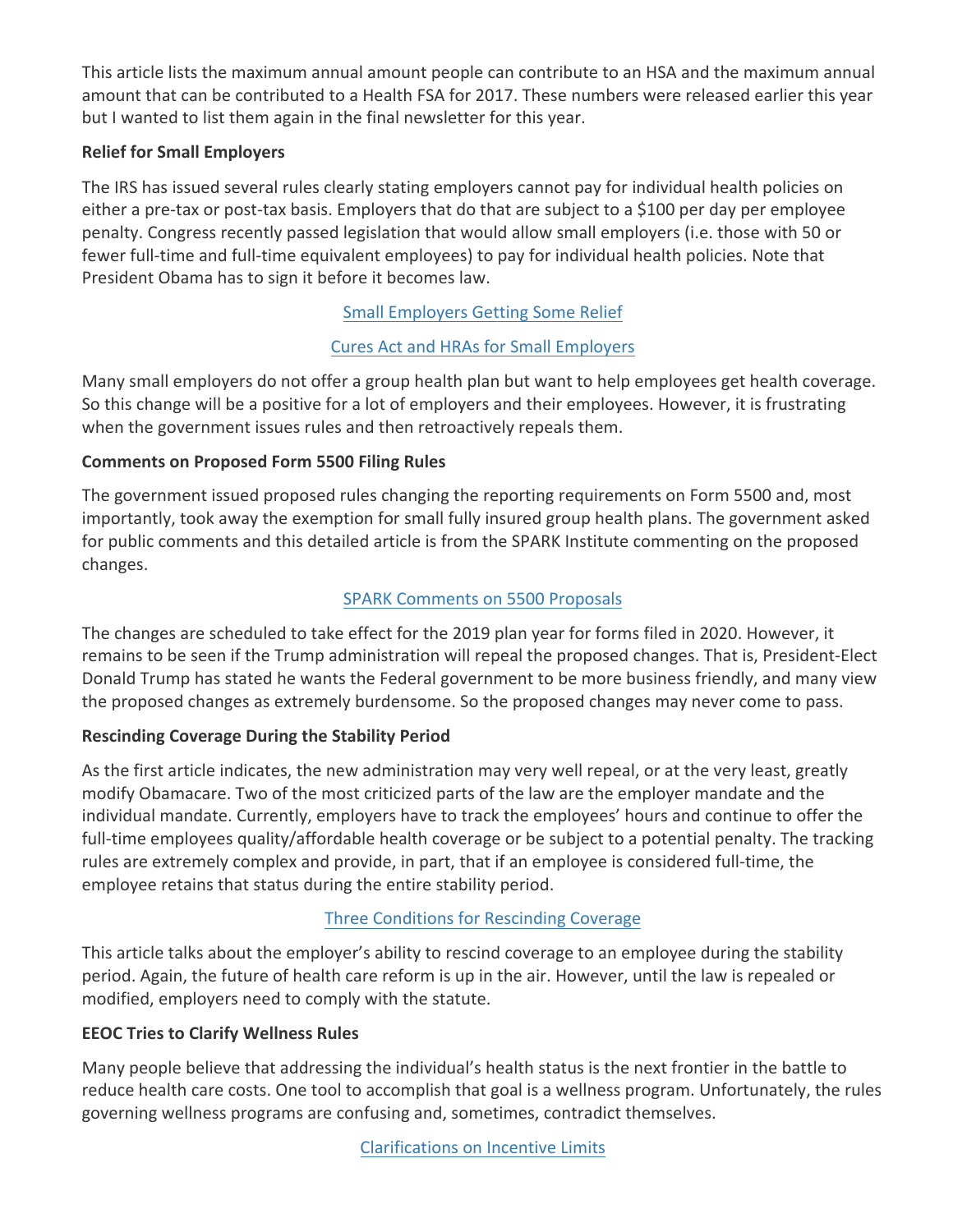## Wellness Program Regulatory and Litigation Update

The first article addresses the EEOC's maximum limits allowable under a wellness program. The second article gives a general update on wellness programs. Note that the Department of Labor has imposed different limits on wellness programs. Hopefully, the new administration will address this area and issue one set of understandable rules.

#### **ERISA Plans – What Are They?**

ERISA has been around since 1974 and most people know that the statute covers retirement and welfare benefit plans like group health plans. However, sometimes it is not easy to determine whether or not a particular program is subject to ERISA.

#### **Identifying ERISA Plans**

This article does a nice job of identifying which programs are, in fact, covered under ERISA and the significance of that determination.

#### **DOL Audit Letter**

Traditionally the Department of Labor's enforcement actions have been directed more at retirement plan compliance than at group health plans. However, that trend is starting to change in that the Department of Labor is auditing group health plans. This article discusses what you should do if you get contacted by the Department of Labor.

## Handling a DOL Audit

The audit can be triggered two main ways. The first is simply a random audit and the second way is because someone filed a complaint with the government. Either way you should take the audit seriously and respond promptly.

#### **Transitional Reinsurance Fee**

If you have a self-funded group health plan you should have reported the member count to the government last month.

#### Reinsurance Fee Fact Sheet

The first payment will be due January 17, 2017, if you elect to pay it in two installments and the total amount is due on that date if you chose to pay the entire amount with a one-time payment.

## **Two Compliance Checklists**

Here are a couple of checklists to help ensure you are doing everything you are supposed to do when it comes to group health plans and other welfare benefit plans.

## Highlights for 2017 Compliance

#### 2016 Year End Checklist

The first article focuses on 2017 requirements and the second article talks about things you should that should be done by year end.

This year has been no different from previous years when it comes to compliance issues. The government continued to issue rules that were complex and, at times, contradicted each other. Next year will be very interesting. The Trump administration has promised to repeal and replace Obamacare and also said it will reduce and simplify regulations. It remains to be seen if the new administration will keep its campaign promises and how that will translate into government action or inaction.